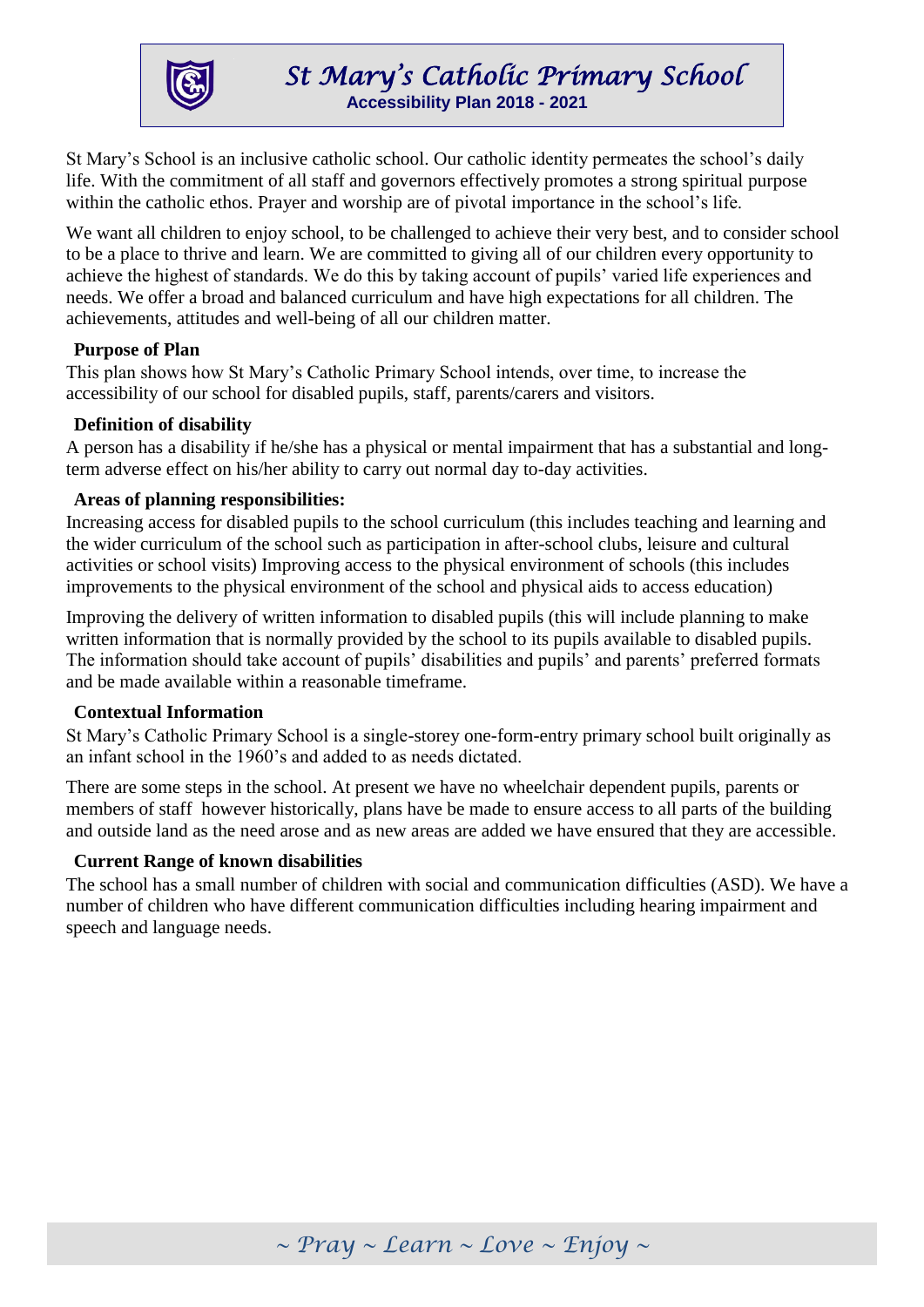## **Increasing access for disabled pupils to the school curriculum**.

Improving learning and teaching lies at the heart of the school's work. Through self-review and Continuous Professional Development (CPD), we aim to enhance staff knowledge, skills and understanding to promote excellent teaching and learning for all children. We aim to meet every child's needs within mixed ability, inclusive classes. It is a core value of the school that all children are enabled to participate fully in the broader life of the school.

Consequently, all children have always been permitted to attend age relevant after school clubs, leisure and cultural activities and educational visits.

| Target                                                                                          | Strategies                                                                                                                                                | Timescale                     | Responsibility                       | <b>Success Criteria</b>                                                                                    |
|-------------------------------------------------------------------------------------------------|-----------------------------------------------------------------------------------------------------------------------------------------------------------|-------------------------------|--------------------------------------|------------------------------------------------------------------------------------------------------------|
| Increase<br>confidence of all<br>staff in<br>differentiating<br>the curriculum                  | Be aware of staff training<br>needs on curriculum access.<br>Online learning modules if<br>required.<br>Specific guidance from SEN<br>professionals       | Ongoing<br>and as<br>required | Incl Man                             | Raised staff confidence in<br>strategies for differentiation<br>and increased pupil<br>participation       |
| <b>Ensure learning</b><br>support staff<br>have specific<br>training on<br>disability<br>issues | Staff access CPD as<br>appropriate<br>Online learning modules if<br>required                                                                              | As required Incl Man          |                                      | Raised confidence in support<br>staff                                                                      |
| Ensure all staff<br>are aware of the<br>curriculum<br>access for<br>disabled<br>children        | Individual SEN profiles<br>details the child's needs and<br>support when required.<br>Information sharing with all<br>agencies involved with the<br>child | As required Incl Man          |                                      | All staff aware of individuals<br>needs                                                                    |
| Use ICT<br>software to<br>support<br>learning                                                   | Make sure software installed<br>where needed<br>Individual Ipads made<br>available if helpful                                                             |                               | As required Comp SL &<br>Incl Man    | Wider use of SEN resources<br>in classrooms                                                                |
| All educational<br>visits to be<br>accessible to all                                            | Vet each venue for suitability<br>Make necessary alterations to<br>arrangements in order to<br>include all.                                               |                               | As required Incl Man &<br><b>EVC</b> | All pupils in school able to<br>access all educational visits<br>and take part in a<br>range of activities |
| <b>Review PE</b><br>curriculum to<br>ensure PE<br>accessible to all                             | Gather information on<br>accessible PT and disability<br>sports.                                                                                          | As required PE Leader         |                                      | All to have access to PE and<br>be able to excel                                                           |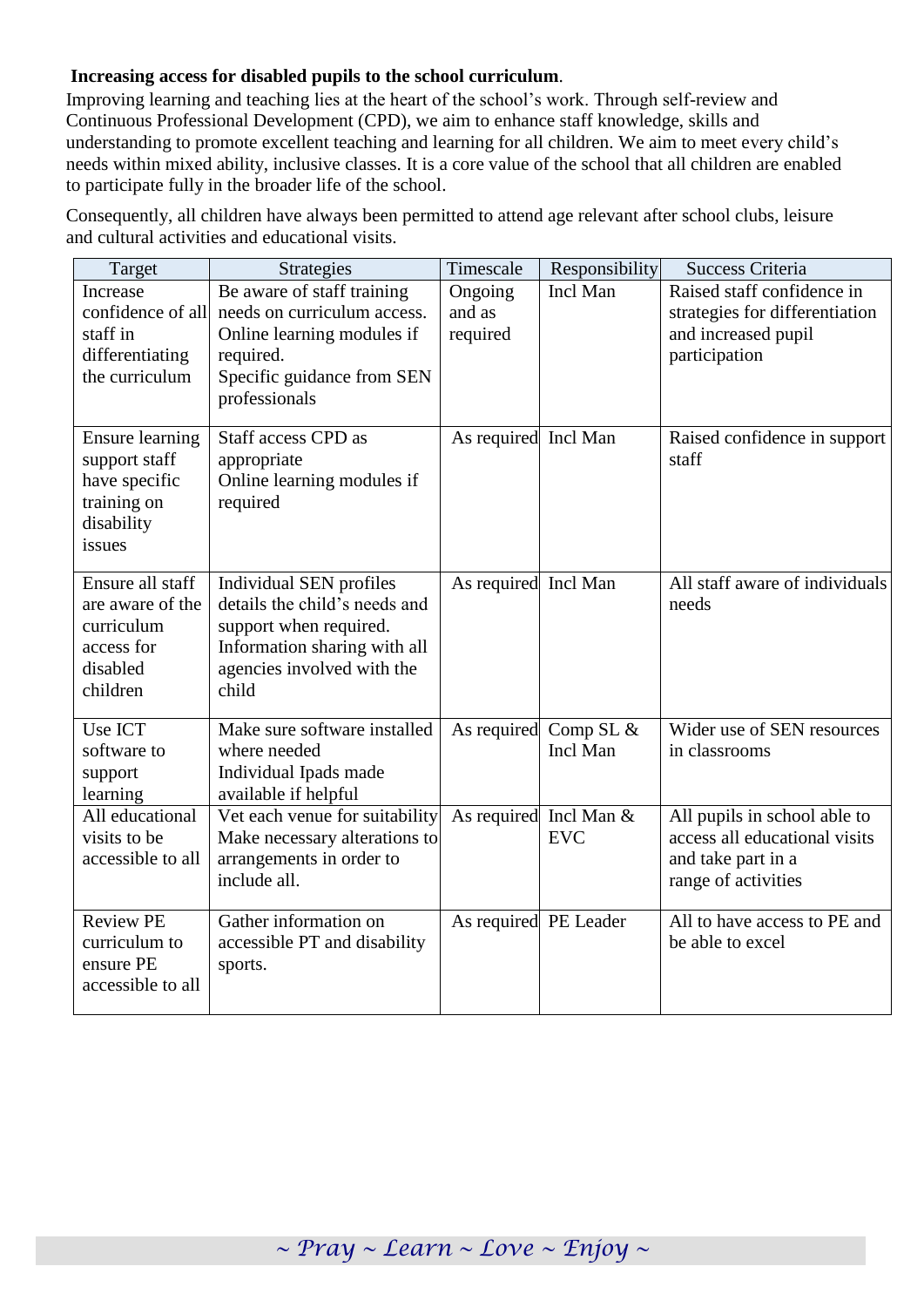# **Improving access to the physical environment of the school**

The school comprises: 7 classrooms, an ICT suite/library, 4 group teaching areas and administration rooms. A disabled toilet is available.

Provision, in exceptional cases, will be negotiated when a pupil's needs are known.

We have a wide range of equipment and resources available to us for day to day use. We keep resource provision under constant review. The school's development plan is the vehicle for considering such needs on an annual basis.

| To ensure line marking in<br>The school<br>Summer<br>Head<br>Everyone is able to access the<br>2018<br>place along with highlighting<br>building safely<br>building is<br>accessible to all<br>of step nosings<br>Completed<br>Installation of new lighting to<br>by March<br>provide safe access to<br>2018<br>building at all times<br>The school is<br>Incl Man<br>To create access plans for<br>As required<br>Pupil SEN profiles in place for<br>aware of the<br>individual disabled pupils as<br>disabled pupils and all staff<br>part of the pupil profile<br>access needs of<br>process when required<br>disabled<br>Aware of pupil's needs<br>Induction and<br>Pupils, staff,<br>Be aware of staff, governors<br>Head<br>and parents access needs and<br>on-going if<br>governors, parents<br>All staff and governors feel<br>/ carers and<br>meet as appropriate<br>required<br>confident that their needs are<br>visitors<br>Through discussions find out<br>met<br>Annually<br>the access needs of parents /<br>Parents have full access to all<br>Head<br>carers through newsletter<br>school activities<br>Recruitment<br>Consider access needs during<br>Head<br>process<br>Access issues do not influence<br>recruitment process<br>recruitment and retention issues<br>Ensure staff aware of<br><b>Environment Access Standard</b><br>Head / Govs /<br>Layout of school<br>Consider needs of disabled<br>Redesigned buildings are usable<br>As required<br>to allow for all<br>pupils, parents/carers or<br><b>Bursar</b><br>by all<br>pupils to all areas<br>visitors when considering any<br>redesign<br>Consider in<br>Head / Govs /<br>Ensure access to<br>Disabled parents and carers feel<br>Improve access during any<br>all classrooms<br>welcome<br>redesign<br>any new<br><b>Bursar</b><br>for all<br>development<br>All pupils with disabilities<br>All disabled pupils and staff<br>Ensure all<br>Incl Man / H<br>As required<br>working alongside are safe in<br>disabled pupils<br>have Personal Emergency<br>& S Coord<br><b>Evacuation Plans (PEEPs)</b><br>the event of a fire<br>can be evacuated<br>safely<br>Develop a system to ensure<br>Each<br>all staff are aware of their<br>September<br>responsibilities<br>Liaise with advisers on<br>Hardware and software<br>Incl Man /<br>Ensure<br>Ongoing and<br>accessibility of<br>information with regard to<br>as required<br>Comp <sub>SL</sub><br>available to meet the needs of<br>access to IT<br>pupils<br>children as appropriate.<br>equipment<br>Make sure all emergency<br>Head / Govs<br>Ongoing and<br>All disabled staff, pupils and<br>All fire escape<br>routes are suitable<br>exits in the school are clear<br>visitors are able to have safe<br><b>as</b><br>for all<br>independent egress<br>appropriate |                  |
|-------------------------------------------------------------------------------------------------------------------------------------------------------------------------------------------------------------------------------------------------------------------------------------------------------------------------------------------------------------------------------------------------------------------------------------------------------------------------------------------------------------------------------------------------------------------------------------------------------------------------------------------------------------------------------------------------------------------------------------------------------------------------------------------------------------------------------------------------------------------------------------------------------------------------------------------------------------------------------------------------------------------------------------------------------------------------------------------------------------------------------------------------------------------------------------------------------------------------------------------------------------------------------------------------------------------------------------------------------------------------------------------------------------------------------------------------------------------------------------------------------------------------------------------------------------------------------------------------------------------------------------------------------------------------------------------------------------------------------------------------------------------------------------------------------------------------------------------------------------------------------------------------------------------------------------------------------------------------------------------------------------------------------------------------------------------------------------------------------------------------------------------------------------------------------------------------------------------------------------------------------------------------------------------------------------------------------------------------------------------------------------------------------------------------------------------------------------------------------------------------------------------------------------------------------------------------------------------------------------------------------------------------------------------------------------------------------------------------------------------------------------------------------------------------------------------|------------------|
|                                                                                                                                                                                                                                                                                                                                                                                                                                                                                                                                                                                                                                                                                                                                                                                                                                                                                                                                                                                                                                                                                                                                                                                                                                                                                                                                                                                                                                                                                                                                                                                                                                                                                                                                                                                                                                                                                                                                                                                                                                                                                                                                                                                                                                                                                                                                                                                                                                                                                                                                                                                                                                                                                                                                                                                                                   |                  |
|                                                                                                                                                                                                                                                                                                                                                                                                                                                                                                                                                                                                                                                                                                                                                                                                                                                                                                                                                                                                                                                                                                                                                                                                                                                                                                                                                                                                                                                                                                                                                                                                                                                                                                                                                                                                                                                                                                                                                                                                                                                                                                                                                                                                                                                                                                                                                                                                                                                                                                                                                                                                                                                                                                                                                                                                                   |                  |
|                                                                                                                                                                                                                                                                                                                                                                                                                                                                                                                                                                                                                                                                                                                                                                                                                                                                                                                                                                                                                                                                                                                                                                                                                                                                                                                                                                                                                                                                                                                                                                                                                                                                                                                                                                                                                                                                                                                                                                                                                                                                                                                                                                                                                                                                                                                                                                                                                                                                                                                                                                                                                                                                                                                                                                                                                   |                  |
|                                                                                                                                                                                                                                                                                                                                                                                                                                                                                                                                                                                                                                                                                                                                                                                                                                                                                                                                                                                                                                                                                                                                                                                                                                                                                                                                                                                                                                                                                                                                                                                                                                                                                                                                                                                                                                                                                                                                                                                                                                                                                                                                                                                                                                                                                                                                                                                                                                                                                                                                                                                                                                                                                                                                                                                                                   |                  |
|                                                                                                                                                                                                                                                                                                                                                                                                                                                                                                                                                                                                                                                                                                                                                                                                                                                                                                                                                                                                                                                                                                                                                                                                                                                                                                                                                                                                                                                                                                                                                                                                                                                                                                                                                                                                                                                                                                                                                                                                                                                                                                                                                                                                                                                                                                                                                                                                                                                                                                                                                                                                                                                                                                                                                                                                                   |                  |
|                                                                                                                                                                                                                                                                                                                                                                                                                                                                                                                                                                                                                                                                                                                                                                                                                                                                                                                                                                                                                                                                                                                                                                                                                                                                                                                                                                                                                                                                                                                                                                                                                                                                                                                                                                                                                                                                                                                                                                                                                                                                                                                                                                                                                                                                                                                                                                                                                                                                                                                                                                                                                                                                                                                                                                                                                   |                  |
|                                                                                                                                                                                                                                                                                                                                                                                                                                                                                                                                                                                                                                                                                                                                                                                                                                                                                                                                                                                                                                                                                                                                                                                                                                                                                                                                                                                                                                                                                                                                                                                                                                                                                                                                                                                                                                                                                                                                                                                                                                                                                                                                                                                                                                                                                                                                                                                                                                                                                                                                                                                                                                                                                                                                                                                                                   |                  |
|                                                                                                                                                                                                                                                                                                                                                                                                                                                                                                                                                                                                                                                                                                                                                                                                                                                                                                                                                                                                                                                                                                                                                                                                                                                                                                                                                                                                                                                                                                                                                                                                                                                                                                                                                                                                                                                                                                                                                                                                                                                                                                                                                                                                                                                                                                                                                                                                                                                                                                                                                                                                                                                                                                                                                                                                                   |                  |
|                                                                                                                                                                                                                                                                                                                                                                                                                                                                                                                                                                                                                                                                                                                                                                                                                                                                                                                                                                                                                                                                                                                                                                                                                                                                                                                                                                                                                                                                                                                                                                                                                                                                                                                                                                                                                                                                                                                                                                                                                                                                                                                                                                                                                                                                                                                                                                                                                                                                                                                                                                                                                                                                                                                                                                                                                   |                  |
|                                                                                                                                                                                                                                                                                                                                                                                                                                                                                                                                                                                                                                                                                                                                                                                                                                                                                                                                                                                                                                                                                                                                                                                                                                                                                                                                                                                                                                                                                                                                                                                                                                                                                                                                                                                                                                                                                                                                                                                                                                                                                                                                                                                                                                                                                                                                                                                                                                                                                                                                                                                                                                                                                                                                                                                                                   |                  |
|                                                                                                                                                                                                                                                                                                                                                                                                                                                                                                                                                                                                                                                                                                                                                                                                                                                                                                                                                                                                                                                                                                                                                                                                                                                                                                                                                                                                                                                                                                                                                                                                                                                                                                                                                                                                                                                                                                                                                                                                                                                                                                                                                                                                                                                                                                                                                                                                                                                                                                                                                                                                                                                                                                                                                                                                                   |                  |
|                                                                                                                                                                                                                                                                                                                                                                                                                                                                                                                                                                                                                                                                                                                                                                                                                                                                                                                                                                                                                                                                                                                                                                                                                                                                                                                                                                                                                                                                                                                                                                                                                                                                                                                                                                                                                                                                                                                                                                                                                                                                                                                                                                                                                                                                                                                                                                                                                                                                                                                                                                                                                                                                                                                                                                                                                   |                  |
|                                                                                                                                                                                                                                                                                                                                                                                                                                                                                                                                                                                                                                                                                                                                                                                                                                                                                                                                                                                                                                                                                                                                                                                                                                                                                                                                                                                                                                                                                                                                                                                                                                                                                                                                                                                                                                                                                                                                                                                                                                                                                                                                                                                                                                                                                                                                                                                                                                                                                                                                                                                                                                                                                                                                                                                                                   |                  |
|                                                                                                                                                                                                                                                                                                                                                                                                                                                                                                                                                                                                                                                                                                                                                                                                                                                                                                                                                                                                                                                                                                                                                                                                                                                                                                                                                                                                                                                                                                                                                                                                                                                                                                                                                                                                                                                                                                                                                                                                                                                                                                                                                                                                                                                                                                                                                                                                                                                                                                                                                                                                                                                                                                                                                                                                                   |                  |
|                                                                                                                                                                                                                                                                                                                                                                                                                                                                                                                                                                                                                                                                                                                                                                                                                                                                                                                                                                                                                                                                                                                                                                                                                                                                                                                                                                                                                                                                                                                                                                                                                                                                                                                                                                                                                                                                                                                                                                                                                                                                                                                                                                                                                                                                                                                                                                                                                                                                                                                                                                                                                                                                                                                                                                                                                   |                  |
|                                                                                                                                                                                                                                                                                                                                                                                                                                                                                                                                                                                                                                                                                                                                                                                                                                                                                                                                                                                                                                                                                                                                                                                                                                                                                                                                                                                                                                                                                                                                                                                                                                                                                                                                                                                                                                                                                                                                                                                                                                                                                                                                                                                                                                                                                                                                                                                                                                                                                                                                                                                                                                                                                                                                                                                                                   |                  |
|                                                                                                                                                                                                                                                                                                                                                                                                                                                                                                                                                                                                                                                                                                                                                                                                                                                                                                                                                                                                                                                                                                                                                                                                                                                                                                                                                                                                                                                                                                                                                                                                                                                                                                                                                                                                                                                                                                                                                                                                                                                                                                                                                                                                                                                                                                                                                                                                                                                                                                                                                                                                                                                                                                                                                                                                                   |                  |
|                                                                                                                                                                                                                                                                                                                                                                                                                                                                                                                                                                                                                                                                                                                                                                                                                                                                                                                                                                                                                                                                                                                                                                                                                                                                                                                                                                                                                                                                                                                                                                                                                                                                                                                                                                                                                                                                                                                                                                                                                                                                                                                                                                                                                                                                                                                                                                                                                                                                                                                                                                                                                                                                                                                                                                                                                   |                  |
|                                                                                                                                                                                                                                                                                                                                                                                                                                                                                                                                                                                                                                                                                                                                                                                                                                                                                                                                                                                                                                                                                                                                                                                                                                                                                                                                                                                                                                                                                                                                                                                                                                                                                                                                                                                                                                                                                                                                                                                                                                                                                                                                                                                                                                                                                                                                                                                                                                                                                                                                                                                                                                                                                                                                                                                                                   |                  |
|                                                                                                                                                                                                                                                                                                                                                                                                                                                                                                                                                                                                                                                                                                                                                                                                                                                                                                                                                                                                                                                                                                                                                                                                                                                                                                                                                                                                                                                                                                                                                                                                                                                                                                                                                                                                                                                                                                                                                                                                                                                                                                                                                                                                                                                                                                                                                                                                                                                                                                                                                                                                                                                                                                                                                                                                                   |                  |
|                                                                                                                                                                                                                                                                                                                                                                                                                                                                                                                                                                                                                                                                                                                                                                                                                                                                                                                                                                                                                                                                                                                                                                                                                                                                                                                                                                                                                                                                                                                                                                                                                                                                                                                                                                                                                                                                                                                                                                                                                                                                                                                                                                                                                                                                                                                                                                                                                                                                                                                                                                                                                                                                                                                                                                                                                   |                  |
|                                                                                                                                                                                                                                                                                                                                                                                                                                                                                                                                                                                                                                                                                                                                                                                                                                                                                                                                                                                                                                                                                                                                                                                                                                                                                                                                                                                                                                                                                                                                                                                                                                                                                                                                                                                                                                                                                                                                                                                                                                                                                                                                                                                                                                                                                                                                                                                                                                                                                                                                                                                                                                                                                                                                                                                                                   |                  |
|                                                                                                                                                                                                                                                                                                                                                                                                                                                                                                                                                                                                                                                                                                                                                                                                                                                                                                                                                                                                                                                                                                                                                                                                                                                                                                                                                                                                                                                                                                                                                                                                                                                                                                                                                                                                                                                                                                                                                                                                                                                                                                                                                                                                                                                                                                                                                                                                                                                                                                                                                                                                                                                                                                                                                                                                                   |                  |
|                                                                                                                                                                                                                                                                                                                                                                                                                                                                                                                                                                                                                                                                                                                                                                                                                                                                                                                                                                                                                                                                                                                                                                                                                                                                                                                                                                                                                                                                                                                                                                                                                                                                                                                                                                                                                                                                                                                                                                                                                                                                                                                                                                                                                                                                                                                                                                                                                                                                                                                                                                                                                                                                                                                                                                                                                   |                  |
|                                                                                                                                                                                                                                                                                                                                                                                                                                                                                                                                                                                                                                                                                                                                                                                                                                                                                                                                                                                                                                                                                                                                                                                                                                                                                                                                                                                                                                                                                                                                                                                                                                                                                                                                                                                                                                                                                                                                                                                                                                                                                                                                                                                                                                                                                                                                                                                                                                                                                                                                                                                                                                                                                                                                                                                                                   |                  |
|                                                                                                                                                                                                                                                                                                                                                                                                                                                                                                                                                                                                                                                                                                                                                                                                                                                                                                                                                                                                                                                                                                                                                                                                                                                                                                                                                                                                                                                                                                                                                                                                                                                                                                                                                                                                                                                                                                                                                                                                                                                                                                                                                                                                                                                                                                                                                                                                                                                                                                                                                                                                                                                                                                                                                                                                                   |                  |
|                                                                                                                                                                                                                                                                                                                                                                                                                                                                                                                                                                                                                                                                                                                                                                                                                                                                                                                                                                                                                                                                                                                                                                                                                                                                                                                                                                                                                                                                                                                                                                                                                                                                                                                                                                                                                                                                                                                                                                                                                                                                                                                                                                                                                                                                                                                                                                                                                                                                                                                                                                                                                                                                                                                                                                                                                   |                  |
|                                                                                                                                                                                                                                                                                                                                                                                                                                                                                                                                                                                                                                                                                                                                                                                                                                                                                                                                                                                                                                                                                                                                                                                                                                                                                                                                                                                                                                                                                                                                                                                                                                                                                                                                                                                                                                                                                                                                                                                                                                                                                                                                                                                                                                                                                                                                                                                                                                                                                                                                                                                                                                                                                                                                                                                                                   |                  |
|                                                                                                                                                                                                                                                                                                                                                                                                                                                                                                                                                                                                                                                                                                                                                                                                                                                                                                                                                                                                                                                                                                                                                                                                                                                                                                                                                                                                                                                                                                                                                                                                                                                                                                                                                                                                                                                                                                                                                                                                                                                                                                                                                                                                                                                                                                                                                                                                                                                                                                                                                                                                                                                                                                                                                                                                                   |                  |
|                                                                                                                                                                                                                                                                                                                                                                                                                                                                                                                                                                                                                                                                                                                                                                                                                                                                                                                                                                                                                                                                                                                                                                                                                                                                                                                                                                                                                                                                                                                                                                                                                                                                                                                                                                                                                                                                                                                                                                                                                                                                                                                                                                                                                                                                                                                                                                                                                                                                                                                                                                                                                                                                                                                                                                                                                   |                  |
|                                                                                                                                                                                                                                                                                                                                                                                                                                                                                                                                                                                                                                                                                                                                                                                                                                                                                                                                                                                                                                                                                                                                                                                                                                                                                                                                                                                                                                                                                                                                                                                                                                                                                                                                                                                                                                                                                                                                                                                                                                                                                                                                                                                                                                                                                                                                                                                                                                                                                                                                                                                                                                                                                                                                                                                                                   |                  |
|                                                                                                                                                                                                                                                                                                                                                                                                                                                                                                                                                                                                                                                                                                                                                                                                                                                                                                                                                                                                                                                                                                                                                                                                                                                                                                                                                                                                                                                                                                                                                                                                                                                                                                                                                                                                                                                                                                                                                                                                                                                                                                                                                                                                                                                                                                                                                                                                                                                                                                                                                                                                                                                                                                                                                                                                                   |                  |
|                                                                                                                                                                                                                                                                                                                                                                                                                                                                                                                                                                                                                                                                                                                                                                                                                                                                                                                                                                                                                                                                                                                                                                                                                                                                                                                                                                                                                                                                                                                                                                                                                                                                                                                                                                                                                                                                                                                                                                                                                                                                                                                                                                                                                                                                                                                                                                                                                                                                                                                                                                                                                                                                                                                                                                                                                   |                  |
|                                                                                                                                                                                                                                                                                                                                                                                                                                                                                                                                                                                                                                                                                                                                                                                                                                                                                                                                                                                                                                                                                                                                                                                                                                                                                                                                                                                                                                                                                                                                                                                                                                                                                                                                                                                                                                                                                                                                                                                                                                                                                                                                                                                                                                                                                                                                                                                                                                                                                                                                                                                                                                                                                                                                                                                                                   |                  |
|                                                                                                                                                                                                                                                                                                                                                                                                                                                                                                                                                                                                                                                                                                                                                                                                                                                                                                                                                                                                                                                                                                                                                                                                                                                                                                                                                                                                                                                                                                                                                                                                                                                                                                                                                                                                                                                                                                                                                                                                                                                                                                                                                                                                                                                                                                                                                                                                                                                                                                                                                                                                                                                                                                                                                                                                                   |                  |
|                                                                                                                                                                                                                                                                                                                                                                                                                                                                                                                                                                                                                                                                                                                                                                                                                                                                                                                                                                                                                                                                                                                                                                                                                                                                                                                                                                                                                                                                                                                                                                                                                                                                                                                                                                                                                                                                                                                                                                                                                                                                                                                                                                                                                                                                                                                                                                                                                                                                                                                                                                                                                                                                                                                                                                                                                   |                  |
|                                                                                                                                                                                                                                                                                                                                                                                                                                                                                                                                                                                                                                                                                                                                                                                                                                                                                                                                                                                                                                                                                                                                                                                                                                                                                                                                                                                                                                                                                                                                                                                                                                                                                                                                                                                                                                                                                                                                                                                                                                                                                                                                                                                                                                                                                                                                                                                                                                                                                                                                                                                                                                                                                                                                                                                                                   |                  |
|                                                                                                                                                                                                                                                                                                                                                                                                                                                                                                                                                                                                                                                                                                                                                                                                                                                                                                                                                                                                                                                                                                                                                                                                                                                                                                                                                                                                                                                                                                                                                                                                                                                                                                                                                                                                                                                                                                                                                                                                                                                                                                                                                                                                                                                                                                                                                                                                                                                                                                                                                                                                                                                                                                                                                                                                                   |                  |
|                                                                                                                                                                                                                                                                                                                                                                                                                                                                                                                                                                                                                                                                                                                                                                                                                                                                                                                                                                                                                                                                                                                                                                                                                                                                                                                                                                                                                                                                                                                                                                                                                                                                                                                                                                                                                                                                                                                                                                                                                                                                                                                                                                                                                                                                                                                                                                                                                                                                                                                                                                                                                                                                                                                                                                                                                   |                  |
|                                                                                                                                                                                                                                                                                                                                                                                                                                                                                                                                                                                                                                                                                                                                                                                                                                                                                                                                                                                                                                                                                                                                                                                                                                                                                                                                                                                                                                                                                                                                                                                                                                                                                                                                                                                                                                                                                                                                                                                                                                                                                                                                                                                                                                                                                                                                                                                                                                                                                                                                                                                                                                                                                                                                                                                                                   |                  |
|                                                                                                                                                                                                                                                                                                                                                                                                                                                                                                                                                                                                                                                                                                                                                                                                                                                                                                                                                                                                                                                                                                                                                                                                                                                                                                                                                                                                                                                                                                                                                                                                                                                                                                                                                                                                                                                                                                                                                                                                                                                                                                                                                                                                                                                                                                                                                                                                                                                                                                                                                                                                                                                                                                                                                                                                                   | H&S Annual Audit |
|                                                                                                                                                                                                                                                                                                                                                                                                                                                                                                                                                                                                                                                                                                                                                                                                                                                                                                                                                                                                                                                                                                                                                                                                                                                                                                                                                                                                                                                                                                                                                                                                                                                                                                                                                                                                                                                                                                                                                                                                                                                                                                                                                                                                                                                                                                                                                                                                                                                                                                                                                                                                                                                                                                                                                                                                                   |                  |